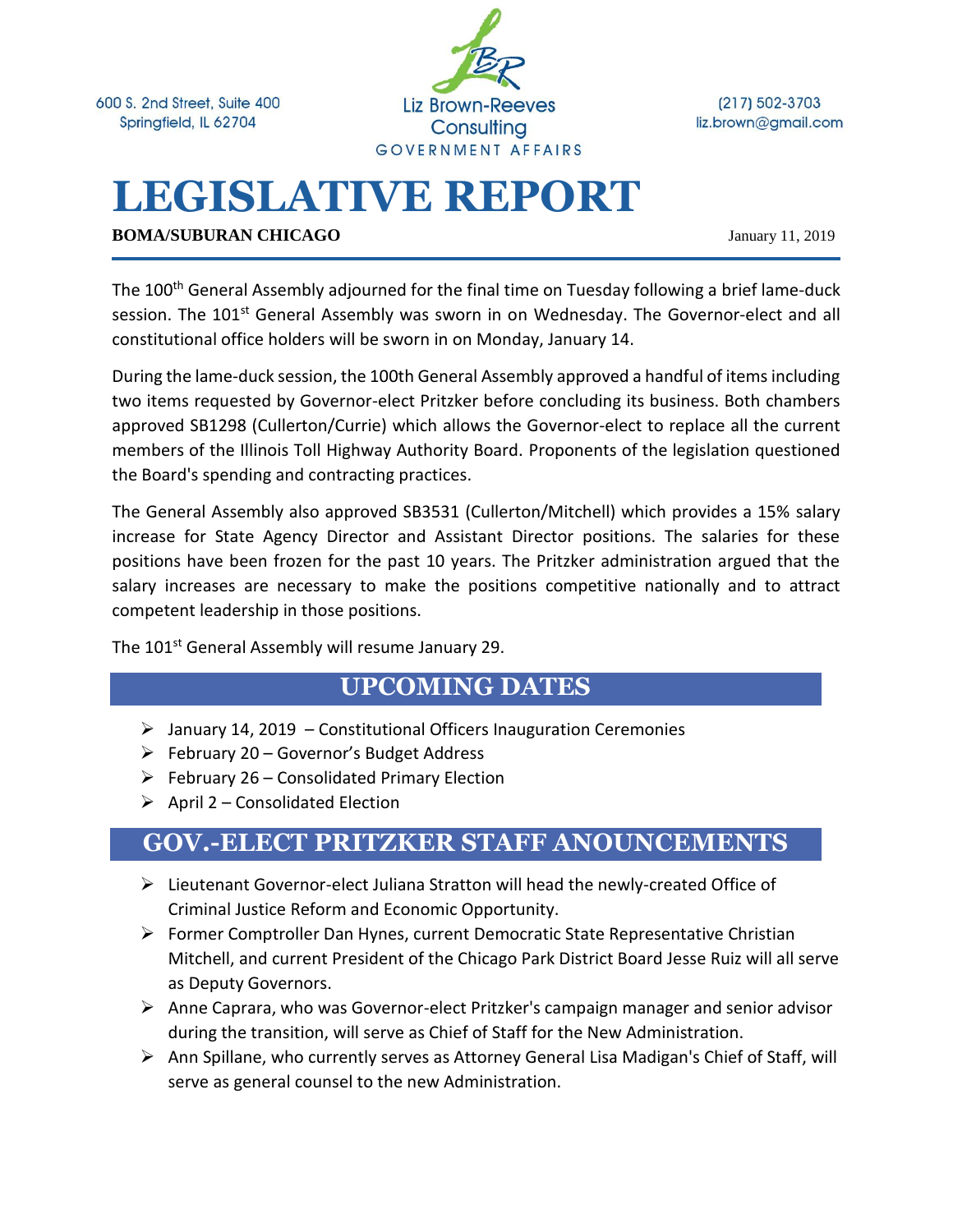- $\triangleright$  Alexis Sturm, who currently serves as the director of cash management and bond reporting for Comptroller Susana A. Mendoza, will serve as Director of Governor's Office of Management and Budget.
- ➢ Nikki Budzinski, who currently serves as transition director and previously served as senior adviser to the JB Pritzker for Governor campaign, will serve as senior adviser.
- ➢ Sean Rapelyea, who was political director of Pritzker's campaign, will be Deputy Chief of Staff for external affairs in the Governor's office.
- ➢ Former Democratic State Senator John Sullivan of Quincy will serve as the Director of the Department of Agriculture.
- $\triangleright$  Republican State Representative David Harris will serve as Director of the Department of Revenue.
- $\triangleright$  Current regional GM for Uber Midwest Erin Guthrie will serve as director of the Department of Commerce and Economic Opportunity.
- ➢ Emily Bittner will serve as Deputy Chief of Staff for Communications in the Office of the Governor. Bittner currently serves as Chief of Strategy for Chicago Mayor Rahm Emanuel.
- ➢ Jordan Abudayyeh will serve as Press Secretary in the Office of the Governor. Abudayyeh currently serves as press secretary of the transition and served the same role on Pritzker's gubernatorial campaign.
- ➢ Tiffany Newbern-Johnson will serve as Deputy Chief of Staff for Legislative Affairs in the Office of the Governor. Newbern-Johnson currently leads Chicago Mayor Rahm Emanuel's state legislative agenda as the Deputy Director of Legislative Counsel and Government Affairs.
- $\triangleright$  Alicia Tate-Nadeau will serve as Director of Homeland Security and the Illinois Emergency Management Agency (IEMA).\* Tate-Nadeau currently serves as the executive director of the Chicago Office of Emergency Management and Communications.
- ➢ Janel L. Forde will serve as Director of the Illinois Department of Central Management Services (CMS).\* Forde currently serves as the chief operating officer of the City of Chicago after serving the same role at the Illinois State Board of Education.
- $\triangleright$  Theresa Eagleson will serve as Director of the Illinois Department of Healthcare and Family Services (HFS).\* Eagleson currently serves as the executive director of the Office of Medicaid Innovation at the University of Illinois systems.
- $\triangleright$  Heidi Mueller will continue to serve as Director of the Illinois Department of Juvenile Justice (IDJJ).\* Mueller has spent nearly five years at IDJJ and was appointed to serve as director by Gov. Bruce Rauner in 2016.
- ➢ Matt Perez will continue to serve as Illinois State Fire Marshal.\* With over 30 years of experience in public safety, Perez was appointed as Illinois State Fire Marshal by Governor Bruce Rauner in 2015.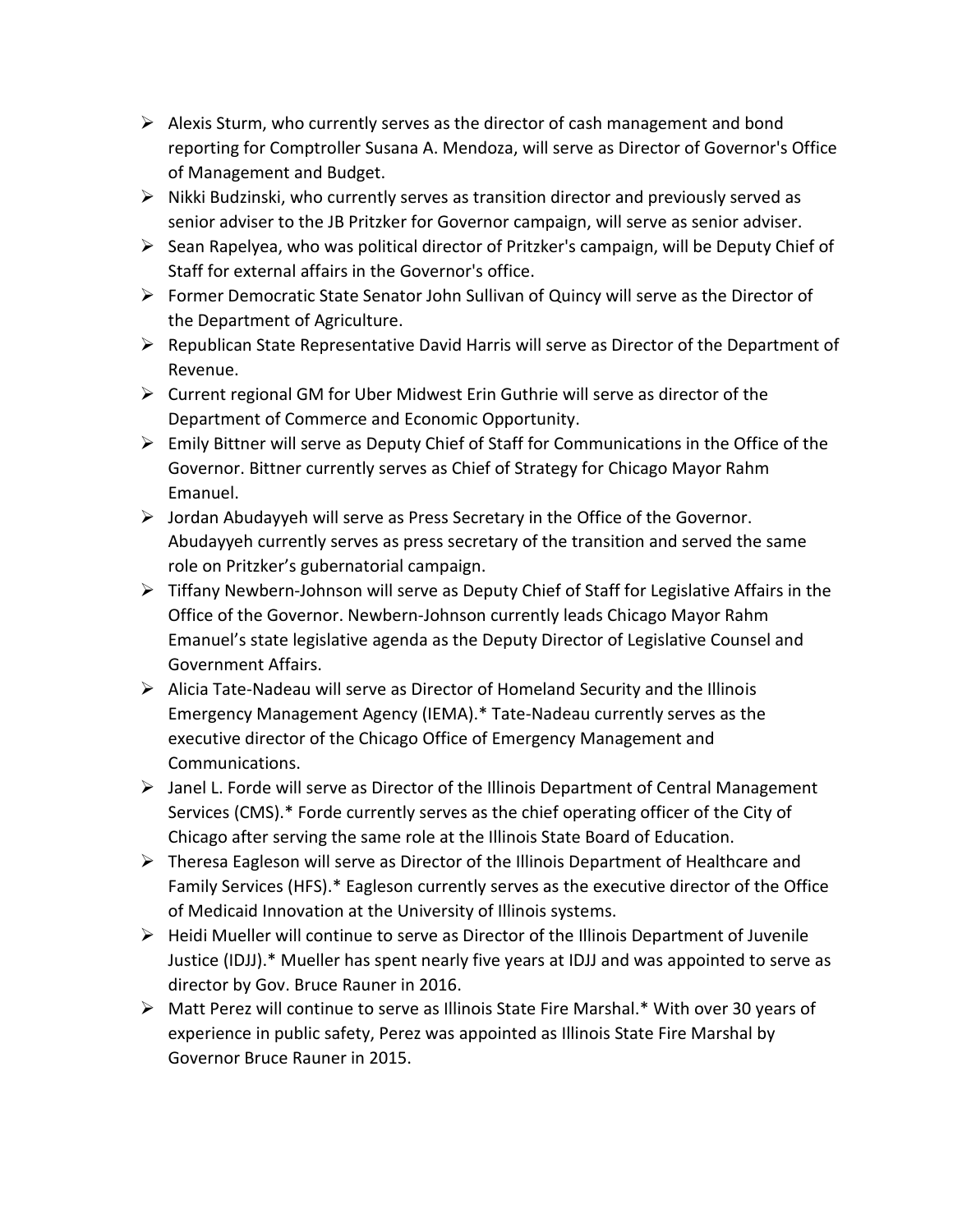#### **LONGTIME STATE REP LOU LANG TO RETIRE**

Democrat State Representative Lou Lang resigned his position on Monday after serving 16 terms in the Illinois House. Lang's replacement has not yet been named. Lang will be lobbying for Advantage Government Strategies.

#### **PRITZKER'S AGENDA**

Illinois Issues provided a comprehensive look at Governor-elect Pritzker's agenda he ran on during the campaign.

#### *[Brian Mackey/NPR Illinois](http://www.nprillinois.org/post/pritzker-agenda)*

We pulled the following list from primary and general election debates, speeches and news conferences before and after the election, and 21 separate "J.B. on the issues" pages from Pritzker's campaign website. (Taken together those pages comprise more than 19,000 words.)

Much of that consists of "principles" and "priorities"  $-$  vague ideas rather than specific initiatives. But to observers who judged him primarily on the platitudes heard in ads and debates, there is a surprising amount of detail.

This list will focus on the concrete proposals — things that can be enacted through legislation or through the executive branch of government  $-$  and may be more representative than comprehensive.

# **Health Care**

Pritzker made several promises in the area of health care, including the creation of a state "public health insurance option." The plan, called IllinoisCares, would let people buy into the state's Medicaid program.

His campaign says based on current Medicaid spending figures, that annual cost would be in the range of \$3,350 per adult and \$2,108 per child. Because people would have to buy in, he says the plan would have no cost to taxpayers.

#### **Economy**

By my informal and likely erroneous tally, Pritzker's campaign pronouncements included the word "jobs" in every other sentence. Never mind that economists say governors don't have much [influence](http://www.nprillinois.org/post/can-governor-really-create-jobs) on job creation — this is what modern politicians are compelled to say.

Pritzker says he would:

• Raise the Illinois minimum wage to \$15 an hour.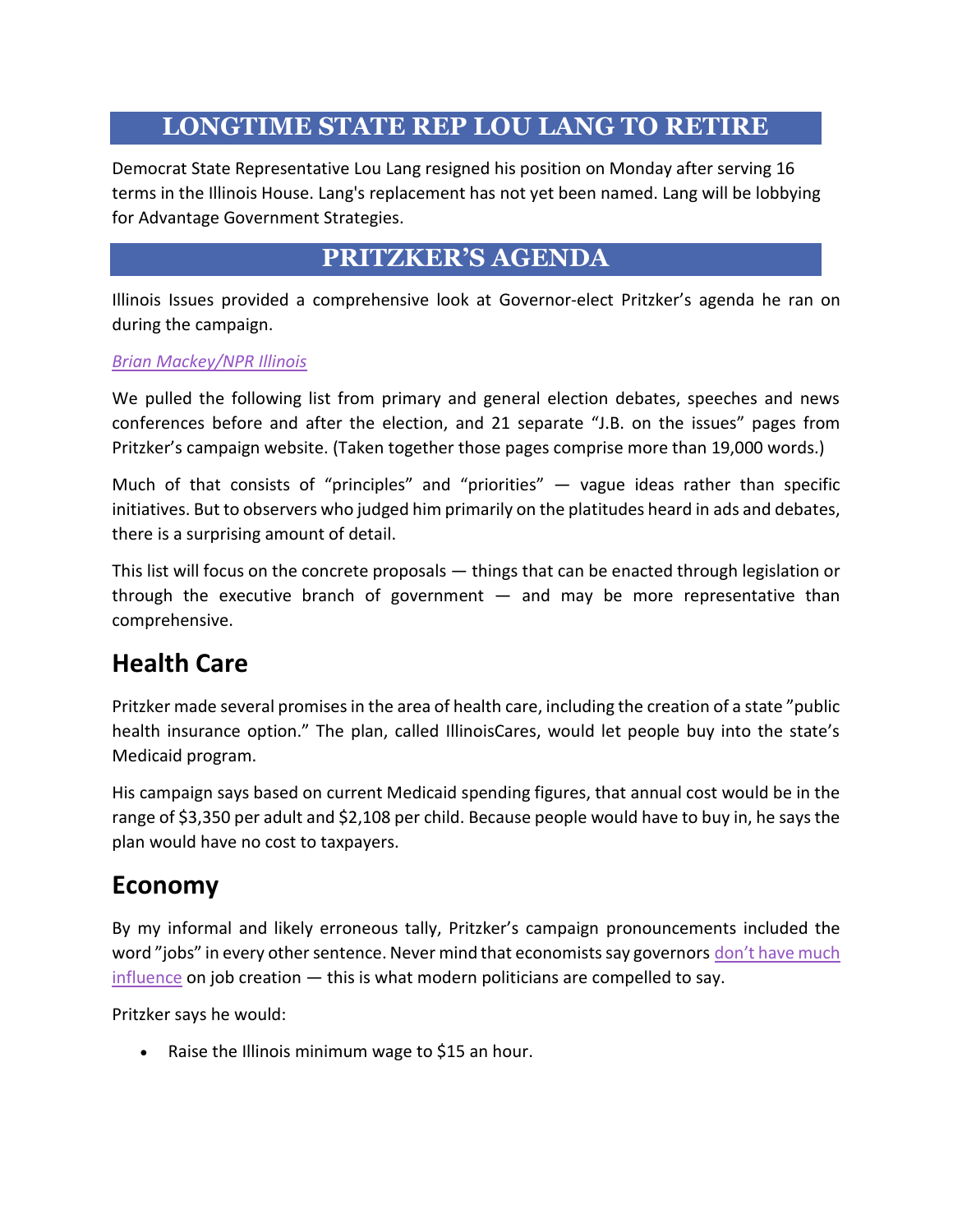- Pass a big infrastructure spending bill money used to build and repair highways, bridges, ports, public transpiration, and government buildings.
- Make high-speed internet access available everywhere in Illinois.
- Upgrading the locks and dams on the Mississippi and Illinois Rivers.
- Update lead pipes in water systems.
- Make "[microloans](https://en.wikipedia.org/wiki/Microcredit)" more widely available.
- Pass a Truth in Lending Act, aimed at protecting small business owners.
- Increase funding for Small Business Development Centers.
- Review the Enterprise Zone Program to make sure the state is stimulating growth in the most economically distressed communities.
- Promote wind and solar power while also supporting the Advanced Coal and Energy Research Center at Southern Illinois University Carbondale. He's also pledged to "set Illinois on a path toward 100% clean, renewable energy."
- Make more money available to farms for investment in technology.
- Force "net neutrality" on internet service providers that have state contracts.
- Pursue legislation that prevents employers from asking about salary history.
- Support construction of a third Chicago airport near Peotone, in the far south suburbs, on the condition it doesn't take jobs away from O'Hare or Midway airports.

# **'Economic Inclusion'**

Pritzker outlined a number of policies intended to increase business opportunities for women and people of color:

- Increase the "aspirational goal" for the share of state contracts going to women- and minority-owners businesses to 30 percent.
- Create a cabinet-level position to make sure that aspiration becomes a reality.
- Have a loan program that helps minority business owners compete for state contracts.
- Start minority- and women-owned business "accelerators" to provide mentoring, financing and other help.
- Fund pre-apprenticeship programs to help people from disadvantaged communities get jobs in the building trades, both union and non-union.
- Expand employment programs for disadvantaged youth.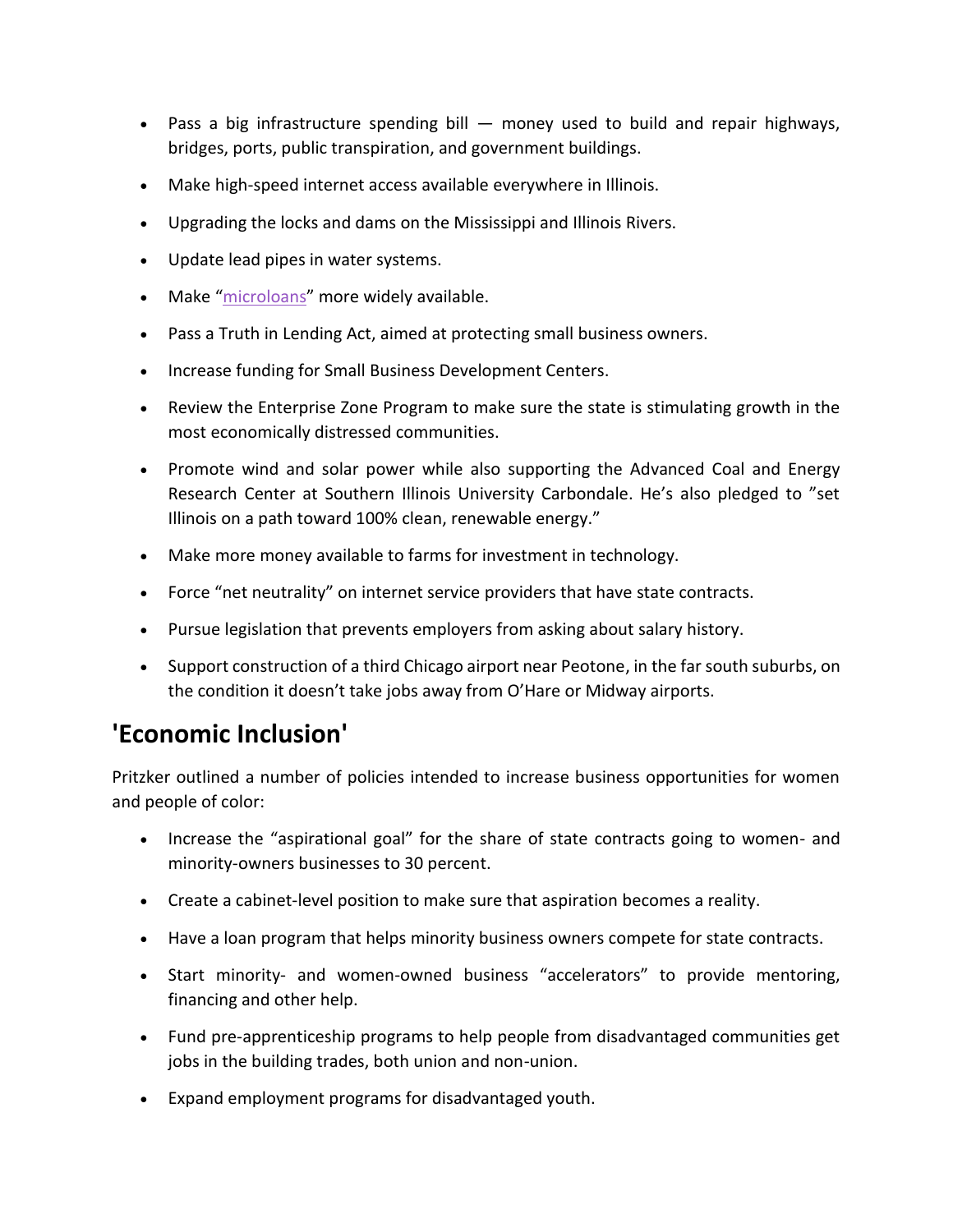- Help "unbanked" communities by encouraging financial institutions to provide services in libraries and other public spaces.
- Cap rates for check cashing.

# **Taxes & State Government Administration**

Broadly speaking, Pritzker says he wants to "put the state back on firm financial footing." To that end, he says he would:

- Support a graduated or progressive income tax, where higher amounts of income are subject to higher tax rates. Such a change would have to be passed by the legislature and ratified by voters at a general election.
- Add progressively to the flat tax (while waiting for the progressive tax) by increasing the Earned Income Tax Credit and raising the overall tax rate. (That was during the campaign; after winning he **[backed off](https://news.wttw.com/2018/11/07/gov-elect-jb-pritzker-backs-temporary-tax-plan)** from this proposal.)
- Not in favor of increases in the gas tax, expanding the sales tax to cover services, or ending the tax exemption for so-called retirement income. (All three topics were presented at debates — those who supported the ideas were asked to raise their hands; Pritzker kept his down every time.)
- Support "fair maps" to stop legislators from gerrymandering their own district boundaries.
- Support term limits for leadership roles in the General Assembly, though not for legislators in general.
- Change annual state pension payments so they're level every year, putting more money in up front rather than trying to cut benefits, thus fulfilling what he calls both a moral and legal obligation to workers and retirees.

# **Education, Preschool and Child Care**

- Lower property taxes, especially on lower-income households, as part of shifting the main funding burden for education from local government onto the state.
- Oppose the private school tax credit program or anything else that's "siphoning off money from public schools."
- Lowering the mandatory school enrollment age from 6 to 5.
- Incrementally enroll more 3- and 4-year-olds in preschool about 12,500 a year for eight years.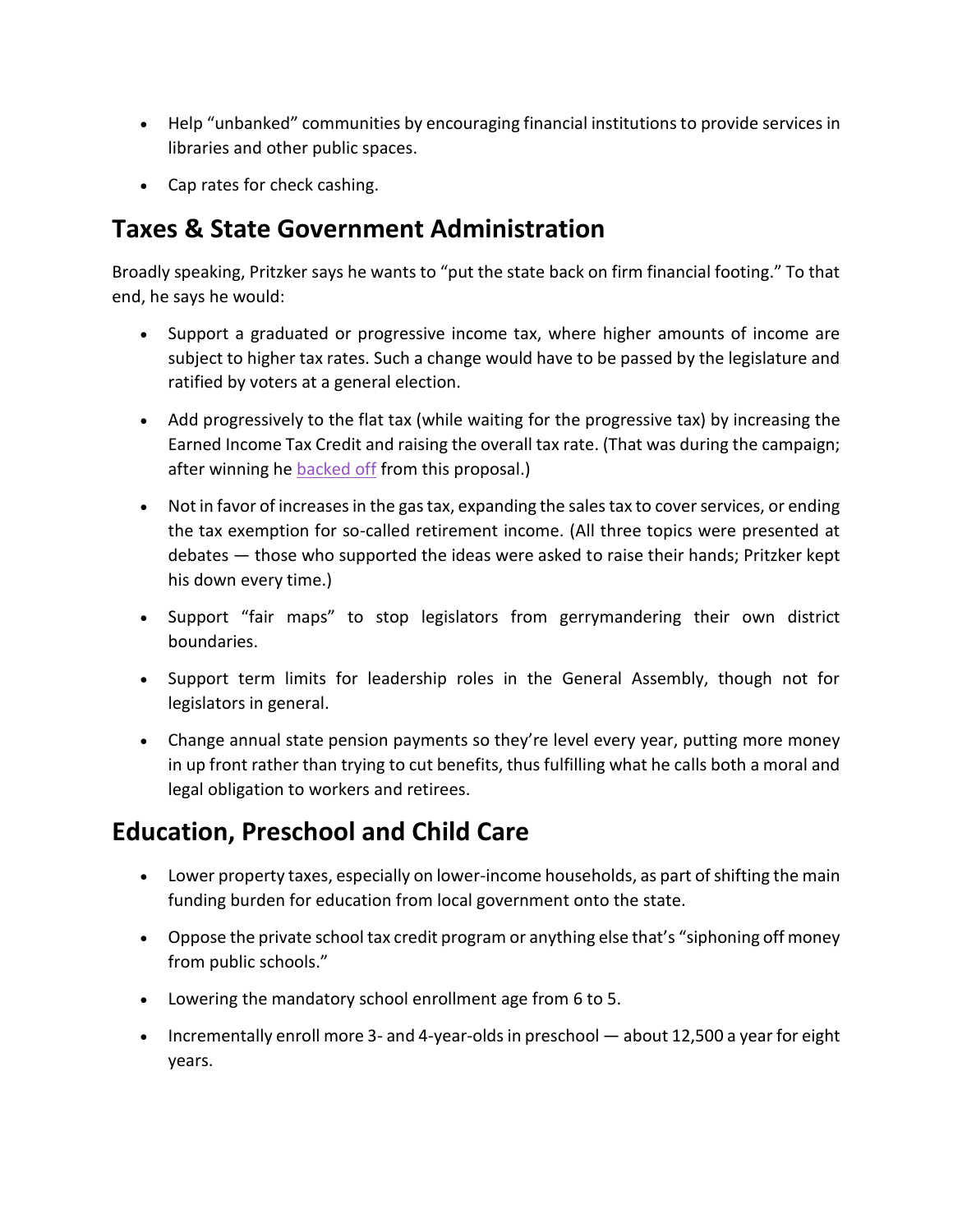- Increase access to state child care subsidies to 200 percent of the federal poverty level from the current 185 percent, and let people gradually wind down participation as their income approaches 300 percent of the poverty level. (The campaign says 200 percent threshold would be about \$40,000 in annual salary for a family of three.)
- Add more preschool teachers and classrooms: "I'm going to establish new financial incentives for people to earn the appropriate credentials and enter the state's early learning workforce."
- Expand "birth-to-three" home visit services and create a "Family Engagement Portal" to educate new parents on child development.

# **Higher Education**

- Create a single, shared application for every state university in Illinois.
- Increase financial aid for low-income college students, known as Monetary Award Program or MAP grants, by 50 percent.
- Create a state-run program to help people refinance student loan debt.
- Restore funding for state universities and community colleges to levels that predate Gov. Bruce Rauner's tenure.
- Assign a task force to study how Illinois might "set a course toward" free college.
- Make it so 90 percent of Illinois households can access the AIM-HIGH merit-based financial program.
- Ensure university credit for Illinois community college courses.
- Expand technical education and apprenticeships.
- Start new statewide competitions for university students to foster entrepreneurship.
- Have state grants seed start-ups based at universities.

#### **Veterans**

- Let servicemen and -women more easily use past military experience to earn college credits.
- Make it easier to get a professional license based on military skills.
- Expand incentives for businesses to hire veterans.
- Reduce homelessness among veterans.
- Increase nursing staff at state veterans' homes.